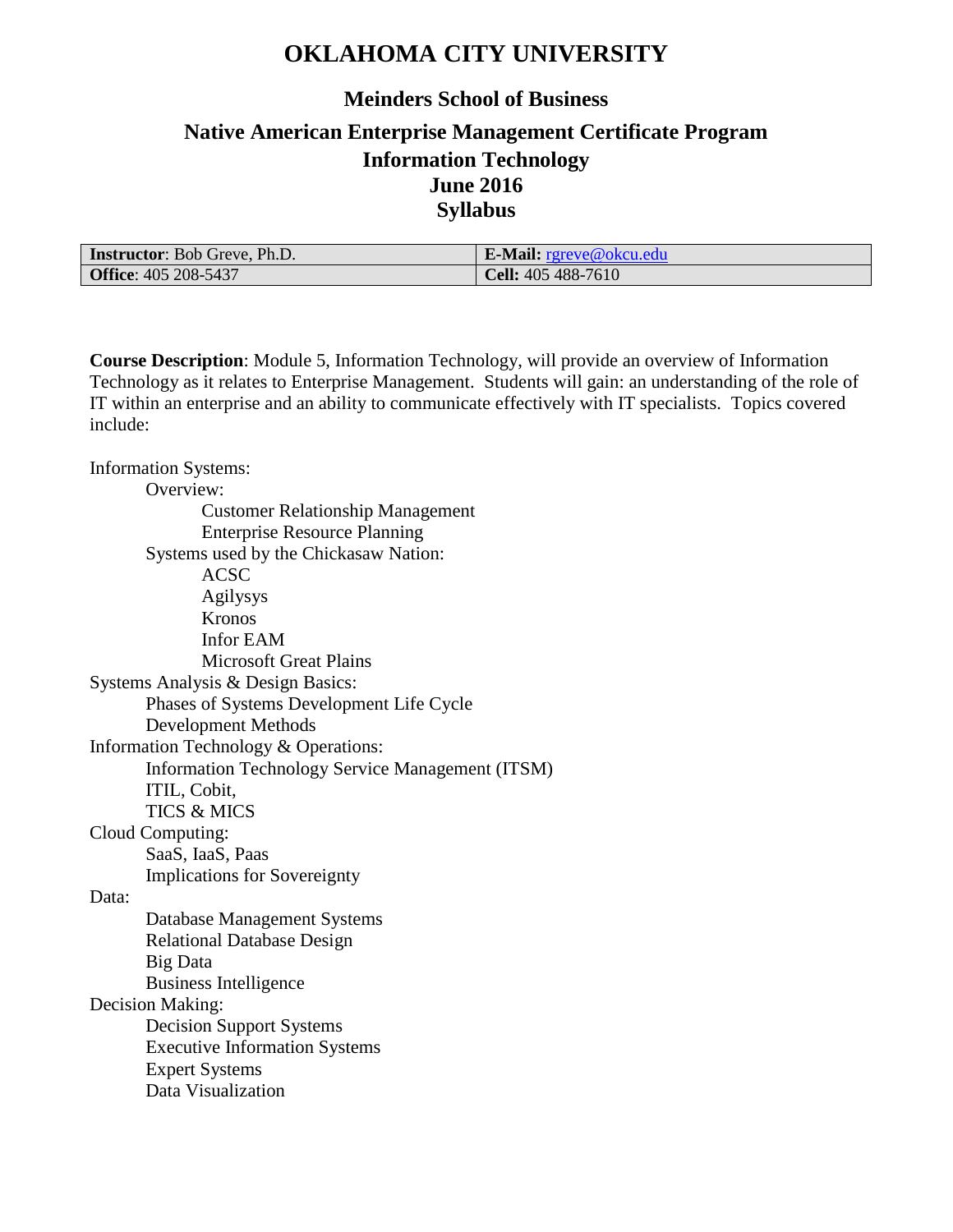#### **Class Participation and Grading**:

Grades will be determined based on student performance in the following two areas:

| Participation and Assignments: | 40% |
|--------------------------------|-----|
| Quizzes:                       | 60% |

A final "grade average" of 70% is required for passing.

For example, if you received 92% for participation and assignments and an average score of 88% on quizzes, then your "grade average" would be:

 $40\% * 92 + 60\% * 88 = 89.6\%$